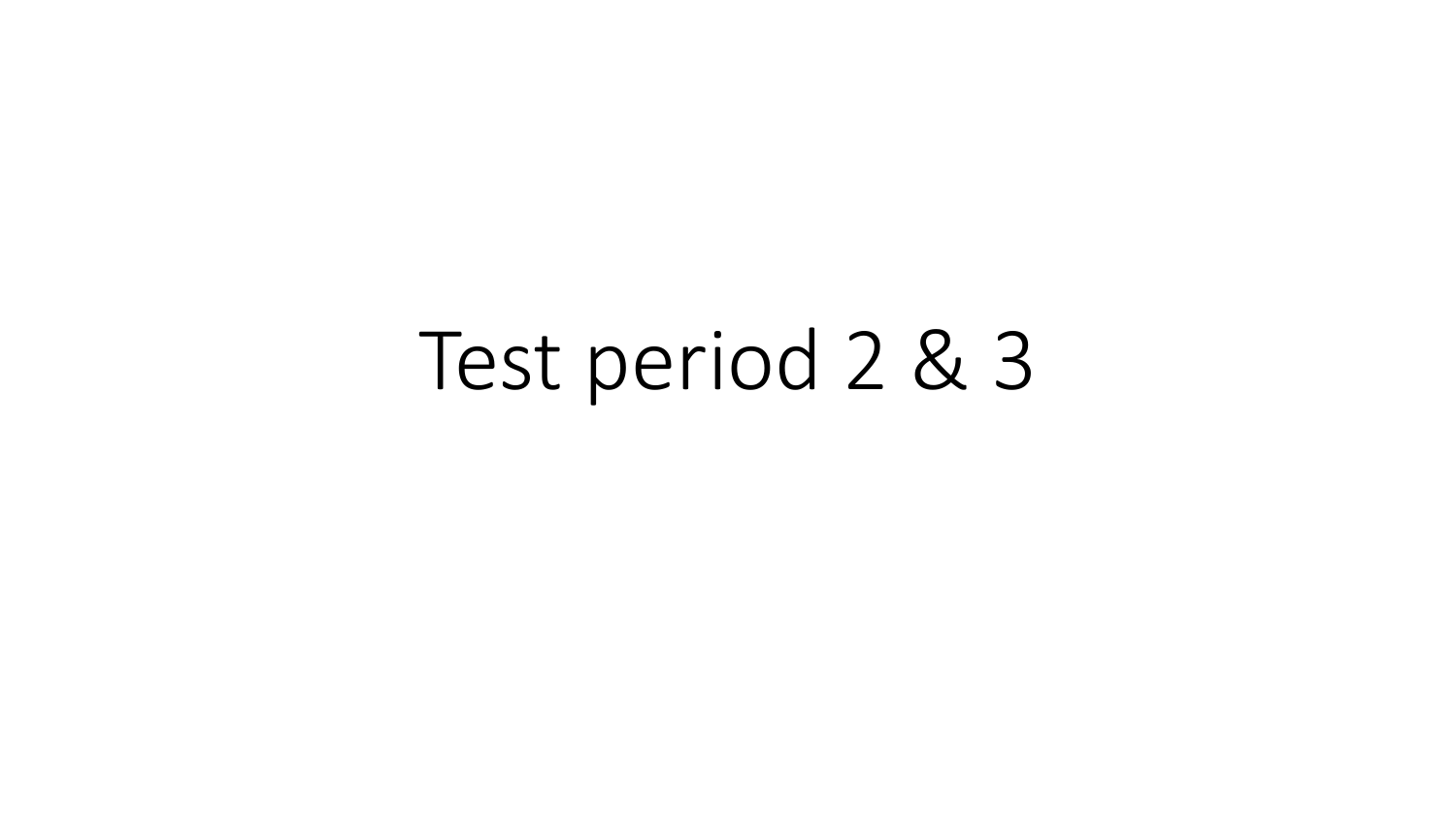## Status & plans

#### • PSD

- Calibrations of MPSD at 80 GeV/c
- Problems with power supply need to exchange
- Plans:
	- Repeat calibration with new PS
	- Calibrations of the FPSD
- TPC
	- First signals from MTPC after changing the FEE
	- MTPC all equipped sectors works
	- Plans:
		- Run MTPC, VTPC, GTPC, FTPC
		- Fine-tune the parameters
- BPD
	- No signal in DRS
	- Plans:
		- Continue testing
- Beam counters
	- Inspected and tested
- VD
	- Full success, all staves works
	- Plans:
		- Helium should be inside the box
		- Take data with the magnetic field
- MRPC
	- Plans:
		- Test the available part of the detector
- GRC
	- Plans:
		- Test on the beam
- DAQ
	- User interface
- Magnets
	- Commissioned